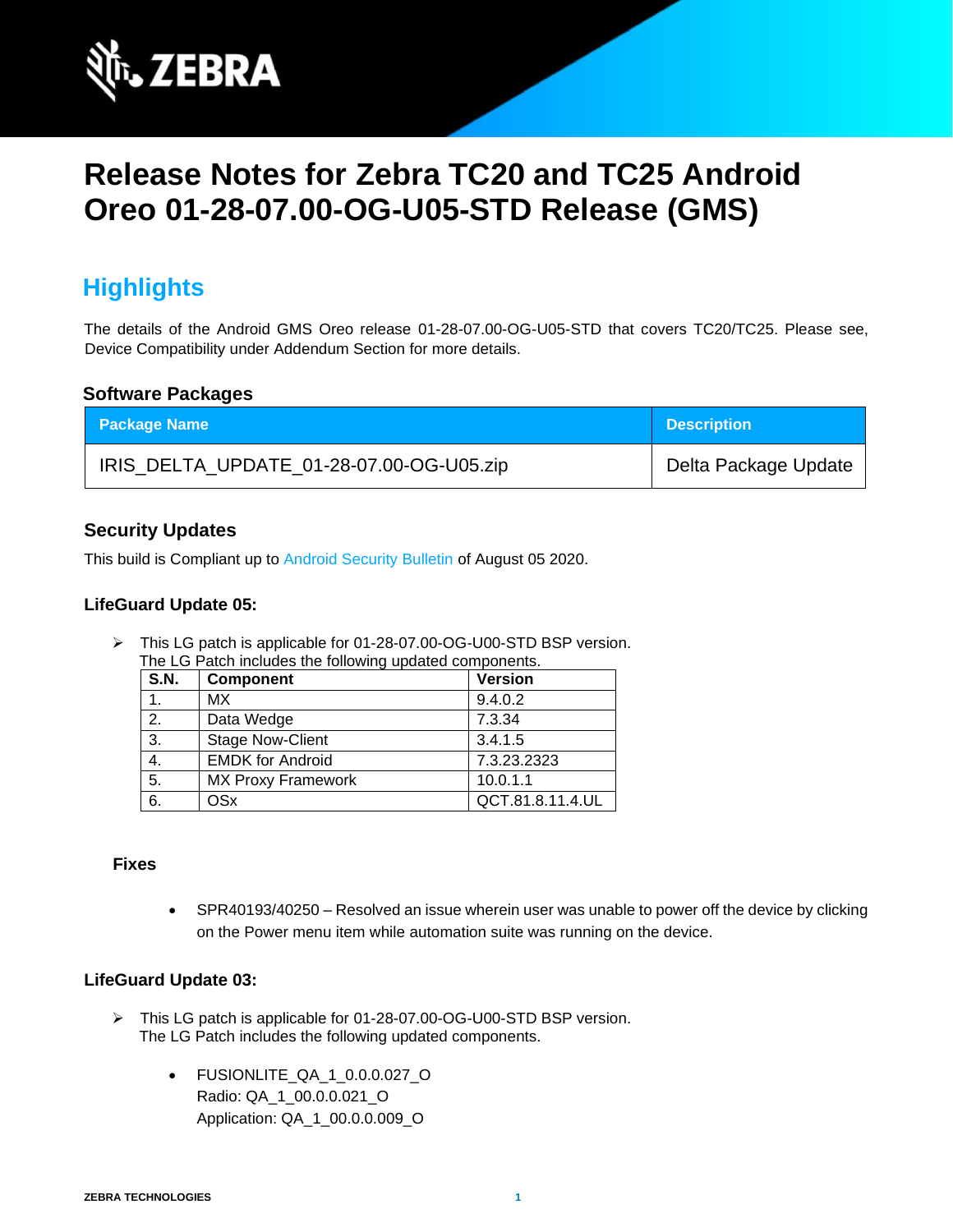

Middleware: QA\_1\_00.0.0.014\_O

#### **Fixes**

• SPR39819 – Resolve an issue where EXTRA Enter was observed in app's multiline input field on scan the barcode with DW settings have set Action Key Char as "Line Feed".

#### **LifeGuard Update 02:**

- ➢ This LG patch is applicable for 01-28-07.00-OG-U00-STD BSP version. The LG Patch includes the following updated components.
	- FUSIONLITE\_QA\_1\_0.0.0.026\_O Radio: QA\_1\_00.0.0.020\_O Application: QA\_1\_00.0.0.009\_O Middleware: QA\_1\_00.0.0.013\_O

#### **Fixes**

- SPR38643 Added support for "Send Characters As Events" option.
- SPR38723 Resolved an issue wherein the DST time zone for Sao Paolo was shown incorrect.

#### **Version Information**

Below Table contains important information on versions

| <b>Description</b>          | <b>Version</b>                                      |
|-----------------------------|-----------------------------------------------------|
| <b>Product Build Number</b> | 01-28-07.00-OG-U05-STD                              |
| <b>Android Version</b>      | 8.1.0                                               |
| <b>Security Patch level</b> | August 5, 2020                                      |
| Linux Kernel                | 3.18.71                                             |
| <b>Component Versions</b>   | Please see Component Version under Addendum section |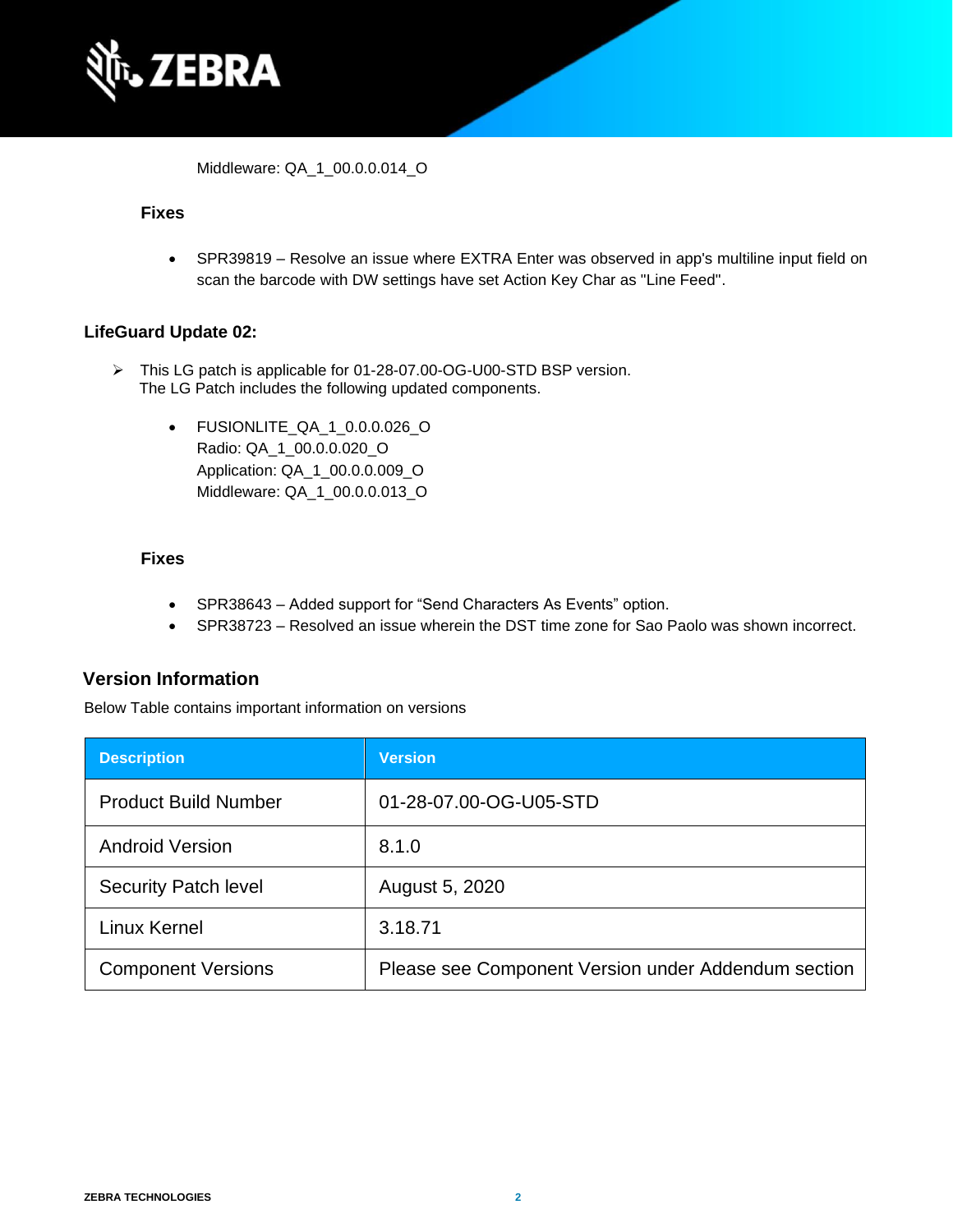

# **Installation Instructions**

#### **Software update procedure**

The installation instructions assume user has ADB installed on their PC (the adb drivers etc..) and user device has developer options enabled and USB debugging ON. Please check following link for more information on installation and setup instructions.

• [Installation and setup instructions](https://www.zebra.com/content/dam/zebra_new_ia/en-us/software/operating-system/tc20-operating-system/Android-O-OS-Update-TC20-and-TC25-GMS.pdf)

#### **NOTE:**

For Enterprise Mobile Device Management, most EMM vendors such as SOTI, AirWatch, MobileIron, etc. WILL require an updated device management agent to support this OREO enterprise device. Do NOT use your existing device management agent and console with this device without first contacting your EMM vendor to understand when the agent supporting this device is available and whether a console upgrade is required as well. Attempting to enroll with an agent that is not validated to support the device will result in errors.

# **Addendum**

#### **Device Compatibility**

This software release has been approved for use on the following devices.

| <b>TC20</b>               |                                                                 |
|---------------------------|-----------------------------------------------------------------|
| <b>Device Part Number</b> | <b>Operating System</b>                                         |
| TC200J-10C112A6           | Android O GMS ROW - EMEA, LATAM, APAC & Canada                  |
| TC200J-10C112US           | Android O GMS US Only                                           |
| TC200J-10A111US           | Android O GMS US Only                                           |
| TC200J-10A111A6           | Android O GMS ROW - EMEA, LATAM, APAC & Canada                  |
| TC200J-10C213A6           | Android O GMS ROW - EMEA, LATAM, APAC & Canada (Premium<br>SKU) |
| TC200J-10C213US           | Android O GMS US Only (Premium SKU)                             |
| TC200J-10A111TN           | Android O GMS TUNISIA Only                                      |
| TC200J-10C112TN           | Android O GMS TUNISIA Only                                      |
| TC200J-10C213IA           | Android O GMS INDIA (Premium SKU)                               |
| TC200J-10C112IA           | Android O GMS INDIA                                             |
| TC200J-10A111IA           | Android O GMS INDIA                                             |
| TC200J-1KC111A6           | Android O GMS ROW EMEA, LATAM, APAC & Canada (Keyboard<br>SKU)  |
| TC200J-1KC111IA           | Android O GMS INDIA (Keyboard SKU)                              |
| <b>TC200J-1KC111TN</b>    | Android O GMS TUNISIA (Keyboard SKU)                            |
| <b>TC200J-1KC111US</b>    | Android O GMS US (Keyboard SKU)                                 |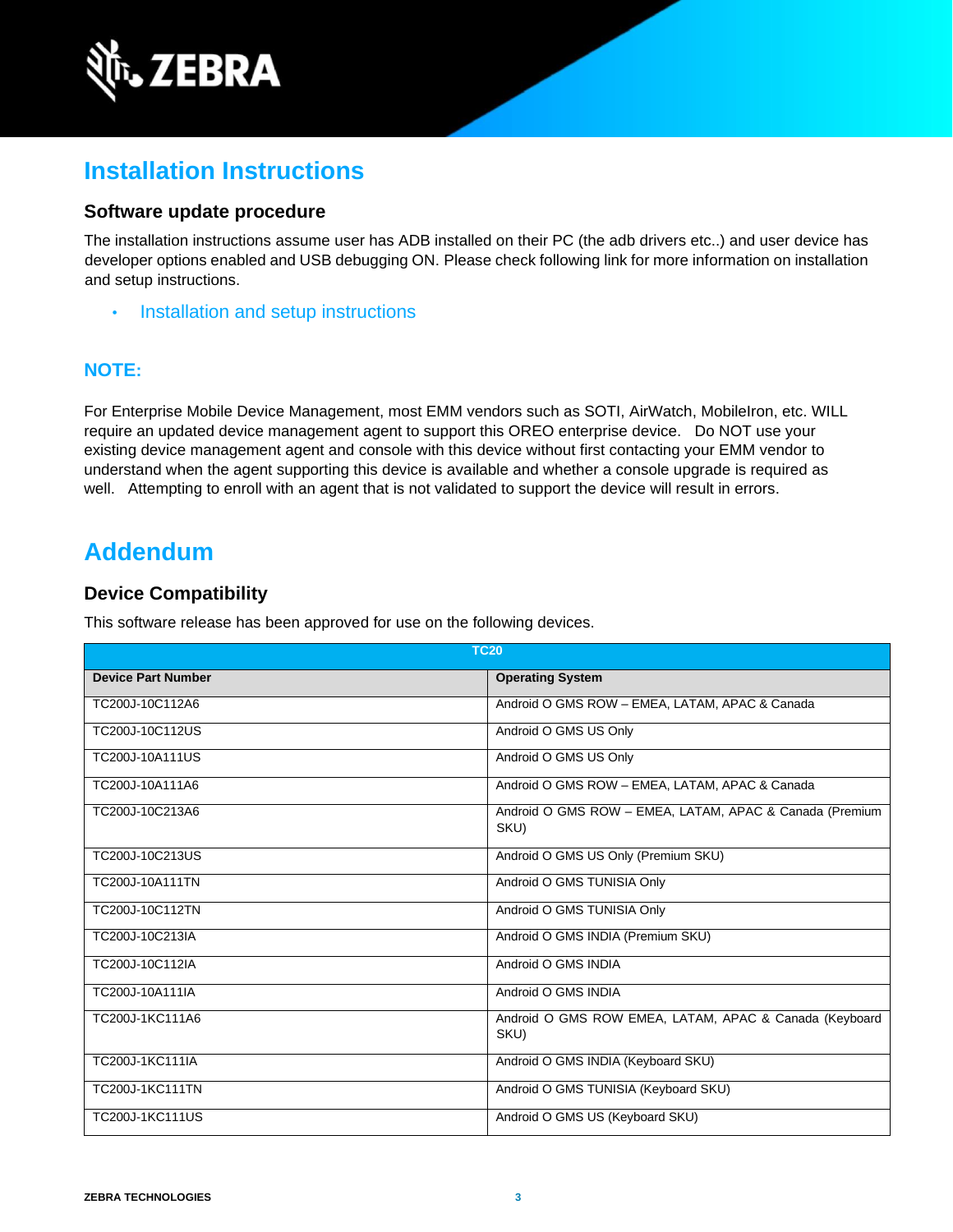

| TC200J-10C213AZ | Android O GMS Australia/New Zealand (Premium SKU) |
|-----------------|---------------------------------------------------|

| <b>TC25</b>               |                                                   |  |
|---------------------------|---------------------------------------------------|--|
| <b>Device Part Number</b> | <b>Operating System</b>                           |  |
| TC25AJ-10C102A6           | Android O GMS ROW - EMEA                          |  |
| TC25AJ-10B101A6           | Android O GMS ROW - EMEA                          |  |
| TC25BJ-10C102A6           | Android O GMS ROW - EMEA & APAC                   |  |
| TC25BJ-10B101A6           | Android O GMS ROW - EMEA & APAC                   |  |
| TC25BJ-10C102IA           | Android O GMS ROW - INDIA                         |  |
| TC25BJ-10B101IA           | Android O GMS ROW - INDIA                         |  |
| TC25BJ-10C102BR           | Android O GMS ROW - BRAZIL                        |  |
| TC25BJ-10B101BR           | Android O GMS ROW - BRAZIL                        |  |
| TC25BJ-10C102JP           | Android O GMS ROW - JAPAN                         |  |
| TC25BJ-10B101JP           | Android O GMS ROW - JAPAN                         |  |
| TC25DJ-10C102AZ           | Android O GMS Australia/New Zealand (Premium SKU) |  |
| TC25AJ-10C102US           | Android O GMS NORTH AMERICA - US                  |  |
| TC25BJ-10B101ID           | Android O GMS ROW - INDONESIA                     |  |
| TC25BJ-10C102ID           | Android O GMS ROW - INDONESIA                     |  |

#### **Component Versions**

For detailed release notes, please refer [techdocs.zebra.com,](https://techdocs.zebra.com/) [developer.zebra.com](https://developer.zebra.com/)

| <b>Component / Description</b>      | <b>Version</b>         |
|-------------------------------------|------------------------|
| <b>Build version</b>                | 01-28-07.00-OG-U05-STD |
| Android version                     | 8.1.0                  |
| <b>Android SDK Level</b>            | 27                     |
| <b>Android Security Patch Level</b> | August 5, 2020         |
| Linux kernel                        | 3.18.71                |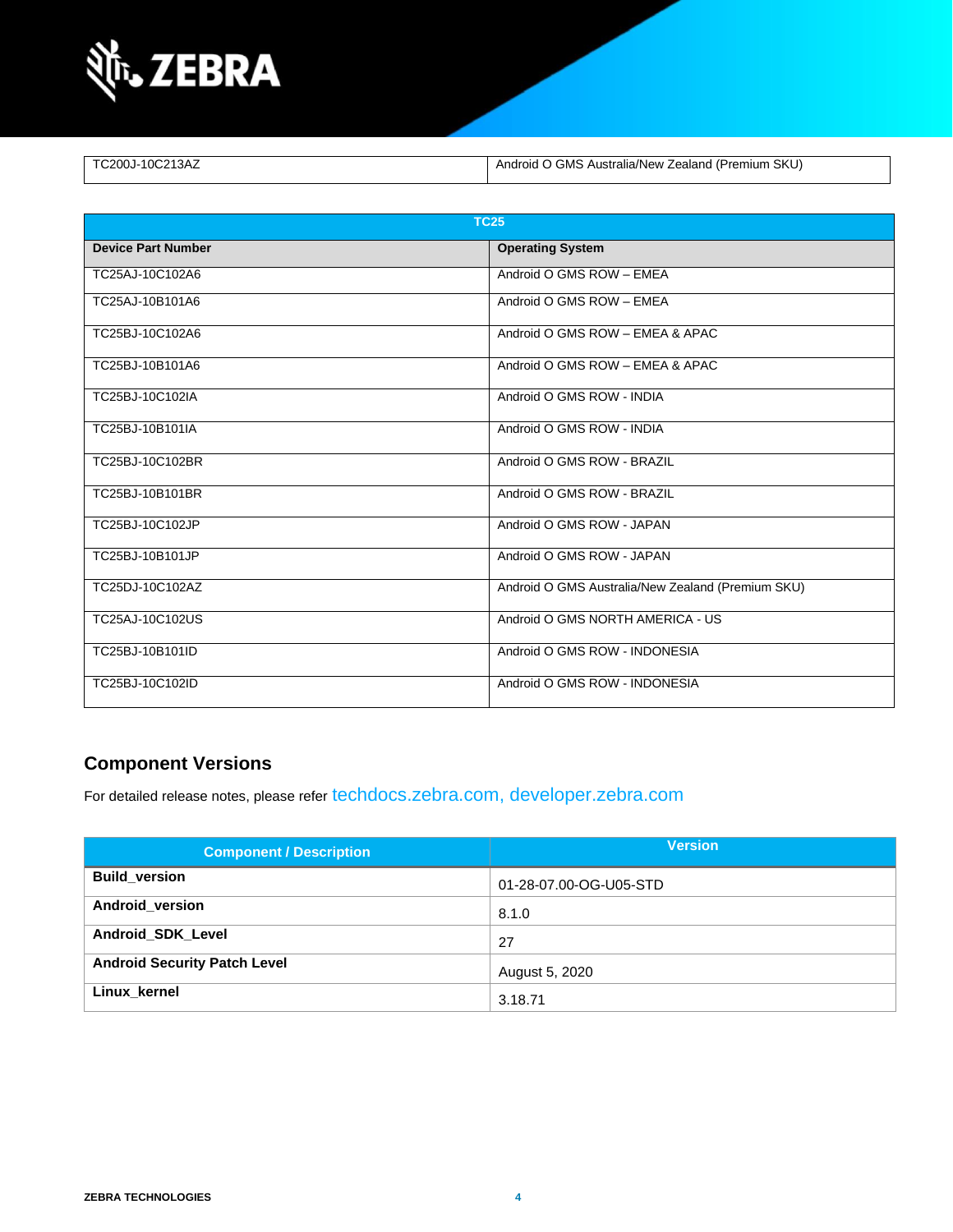

| Radio: QA_1_00.0.0.021_O<br>Application: QA_1_00.0.0.009_O<br>Middleware: QA_1_00.0.0.014_O<br>Wifi<br>Firmware: CNSS-PR-4-0-00700/01050102<br><b>Platform</b><br>Qualcomm MSM8937<br><b>Scanning_Framework</b><br>23.1.9.0<br><b>DWDemo</b><br>2.0.15<br><b>OSX</b><br>QCT.81.8.11.4.UL<br><b>MXMF</b><br>9.4.0.2<br><b>Touch</b><br>Focaltech V1.1 20161103 (fw:0x24)<br><b>Acoustic Profiles</b><br>General: CO4.2 |
|-----------------------------------------------------------------------------------------------------------------------------------------------------------------------------------------------------------------------------------------------------------------------------------------------------------------------------------------------------------------------------------------------------------------------|
|                                                                                                                                                                                                                                                                                                                                                                                                                       |
|                                                                                                                                                                                                                                                                                                                                                                                                                       |
|                                                                                                                                                                                                                                                                                                                                                                                                                       |
|                                                                                                                                                                                                                                                                                                                                                                                                                       |
|                                                                                                                                                                                                                                                                                                                                                                                                                       |
|                                                                                                                                                                                                                                                                                                                                                                                                                       |
|                                                                                                                                                                                                                                                                                                                                                                                                                       |
|                                                                                                                                                                                                                                                                                                                                                                                                                       |
|                                                                                                                                                                                                                                                                                                                                                                                                                       |
|                                                                                                                                                                                                                                                                                                                                                                                                                       |
|                                                                                                                                                                                                                                                                                                                                                                                                                       |
| Cellular: CO4.2                                                                                                                                                                                                                                                                                                                                                                                                       |
| <b>Bluetooth_Stack</b><br>CNSS-PR-4-0-00700/01050102                                                                                                                                                                                                                                                                                                                                                                  |
| Flash_Size<br>16G /32G                                                                                                                                                                                                                                                                                                                                                                                                |
| <b>RAM_Size</b><br>2G                                                                                                                                                                                                                                                                                                                                                                                                 |
| <b>GPS</b><br>MPSS.JO.3.0-00431-8937_GENNS_PACK-1                                                                                                                                                                                                                                                                                                                                                                     |
| <b>MMS</b><br>8.1.0                                                                                                                                                                                                                                                                                                                                                                                                   |
| <b>RIL_Version</b><br>Qualcomm RIL 1.0                                                                                                                                                                                                                                                                                                                                                                                |
| <b>BT_Pairing_Utility</b><br>3.15                                                                                                                                                                                                                                                                                                                                                                                     |
| <b>Datawedge</b><br>7.3.34                                                                                                                                                                                                                                                                                                                                                                                            |
| Camera<br>2.0.002                                                                                                                                                                                                                                                                                                                                                                                                     |
| <b>PTT</b><br>3.1.39                                                                                                                                                                                                                                                                                                                                                                                                  |
| RxLogger<br>5.4.12.0                                                                                                                                                                                                                                                                                                                                                                                                  |
| <b>StageNow</b><br>3.4.1.5                                                                                                                                                                                                                                                                                                                                                                                            |
| <b>MX Proxy Framework</b><br>10.0.1.1                                                                                                                                                                                                                                                                                                                                                                                 |
| Zebra Data Service<br>7.0.0.1005                                                                                                                                                                                                                                                                                                                                                                                      |
| Zebra Software License Manager<br>3.2.0                                                                                                                                                                                                                                                                                                                                                                               |
| <b>EMDK</b><br>7.3.23.2323                                                                                                                                                                                                                                                                                                                                                                                            |
| <b>IMEI SV Number</b><br>11                                                                                                                                                                                                                                                                                                                                                                                           |
| <b>OEM Config</b><br>8.1.0.9                                                                                                                                                                                                                                                                                                                                                                                          |
| <b>DDT</b><br>V1.17.0.9                                                                                                                                                                                                                                                                                                                                                                                               |
| <b>GMS Version</b><br>8.1_201812                                                                                                                                                                                                                                                                                                                                                                                      |